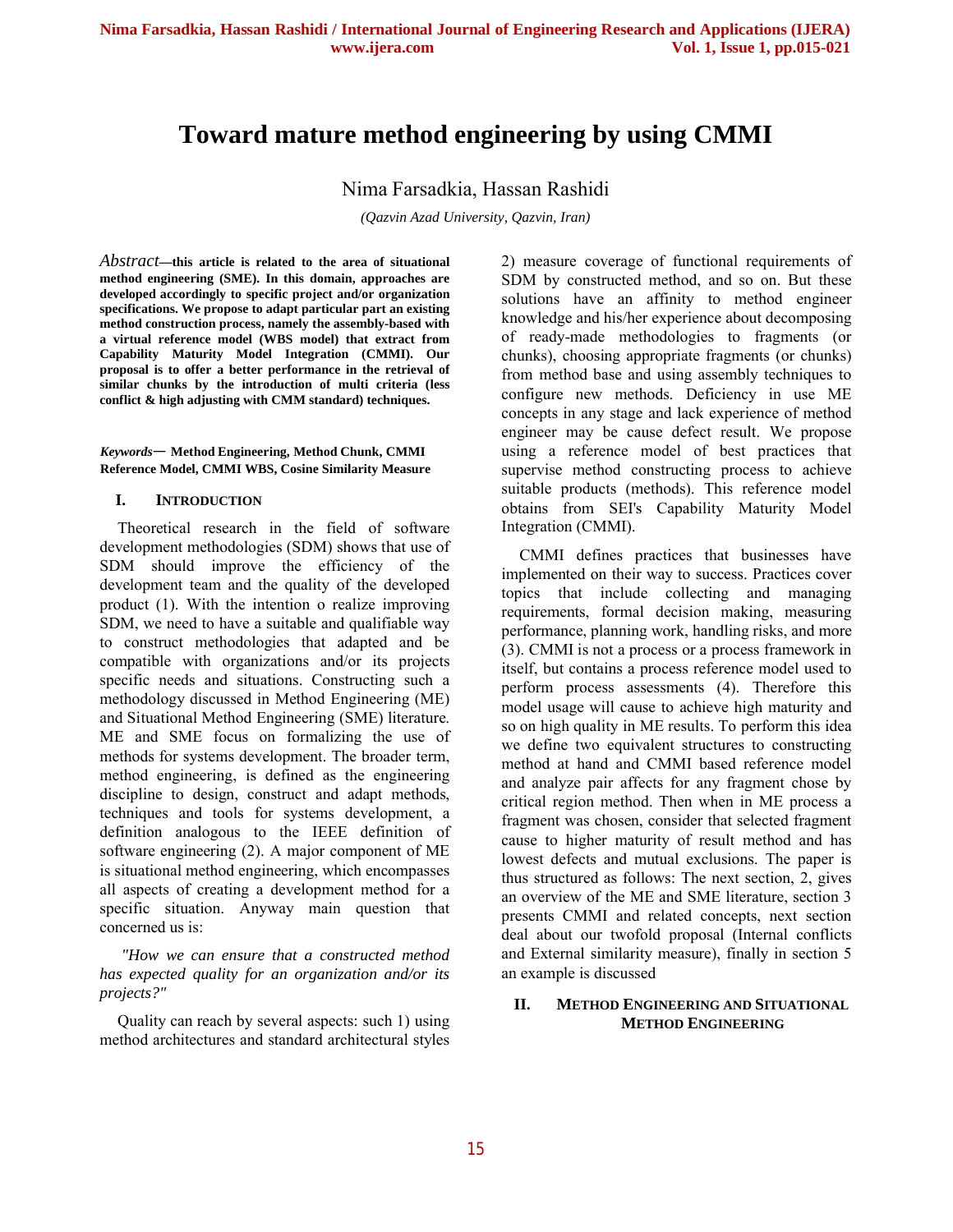Method Engineering (ME) was introduced by (5) and then, more recently, by (6) who named it methodology engineering; but (7) and (2) strongly recommend changing this to method engineering, a term that has been generally accepted. Brinkkemper's (2) definition of method engineering is useful here: *"Method engineering is the engineering discipline to design, construct and adapt methods, techniques and tools for the development of information systems."* When applied to a particular situational context, it is often referred to as *"situational method engineering"* or SME. Interestingly, (8) equates the ME approach to an *"ad hoc"* approach in that the correct meaning of ad hoc is *"suited to purpose"* or "*tailored to the problem at hand"*. Method engineering focuses not on the acquisition of a ready-made method from some supplier but on the in-house construction of an organization-specific or project-specific methodological approach. This construction is accomplished by selecting pieces of method (method fragments or method chunks) that have been already created and stored in a repository or method base. The suitability of the fragments for adding to a method base requires appropriate coherency and granularity (9). To facilitate later retrieval, it is also important that the fragments suitable for storage are documented accurately. In (10) and ISO/IEC 24744 suggest several facilities for formalize, store, retrieve and manipulate fragments.

After method fragments extractions (11), (12), describe a generic *"modular method meta-model"* that provides the ability to represent any method by an assembly of (reusable) method chunks. This process model includes three kinds of SME approaches namely Assembly-based, Extension-based and Paradigm-based and permits the combination of them in a particular SME process. In this paper we use first approach (Assembly-based) to construct appropriate and suitable methods.

In this top-down method construction approach, identification of useful fragments is the remit of the intention select method chunks in the assembly-based process model of figure 1.



FIGURE 1 - ASSEMBLY-BASED PROCESS MODEL FOR SME (11)

For each retrieved chunk, its potential usefulness is first evaluated (evaluation strategy) – this can be done using similarity measures as described by (11) and extended by (13), who describes three kinds of similarity: 1) The number of common aspects based on *"User Situation"* and *"Reuse Context"*, 2) The forbidden aspects of *"User Situation"* and *"Reuse Context"* and (3) the number of necessary aspects in the *"User Situation".*

When necessary, refinement of the chunk may be undertaken using one of three further strategies (11):

- Decomposition strategy where the chunk is a compound one containing parts not needed for the current method construction,
- Aggregation strategy when the chunk only covers the requirements partially,
- Refinement strategy suggests seeking another chunk with a richer set of guidelines than the current selection.

The meta-knowledge stored with the method chunks is highly relevant in ensuring a contextual retrieval. Suggestions for an appropriate query language are given in (14). The modeling language, MEL, proposed by (14) also contains a portion useful for identifying and removing method chunks from the database.

## **III. CAPABILITY MATURITY MODEL INTEGRATION**

A Capability Maturity Model (CMM), including CMMI contains the essential elements of effective processes. A focus on process provides the infrastructure and stability necessary to deal with an ever-changing world and to maximize the productivity of people and the use of technology to be competitive (3). Process helps an organization's workforce to meet business objectives by helping them to work smarter, not harder, and with improved consistency. Effective processes also provide a vehicle for introducing and using new technology in a way that best meets the business objectives of the organization.

In the 1930s, Walter Shewhart began work in process improvement with his principles of statistical quality control (16). These principles were refined by W. Edwards Deming (17), Phillip Crosby (18), and Joseph Juran (19). Watts Humphrey, Ron Radice, and others extended these principles further and began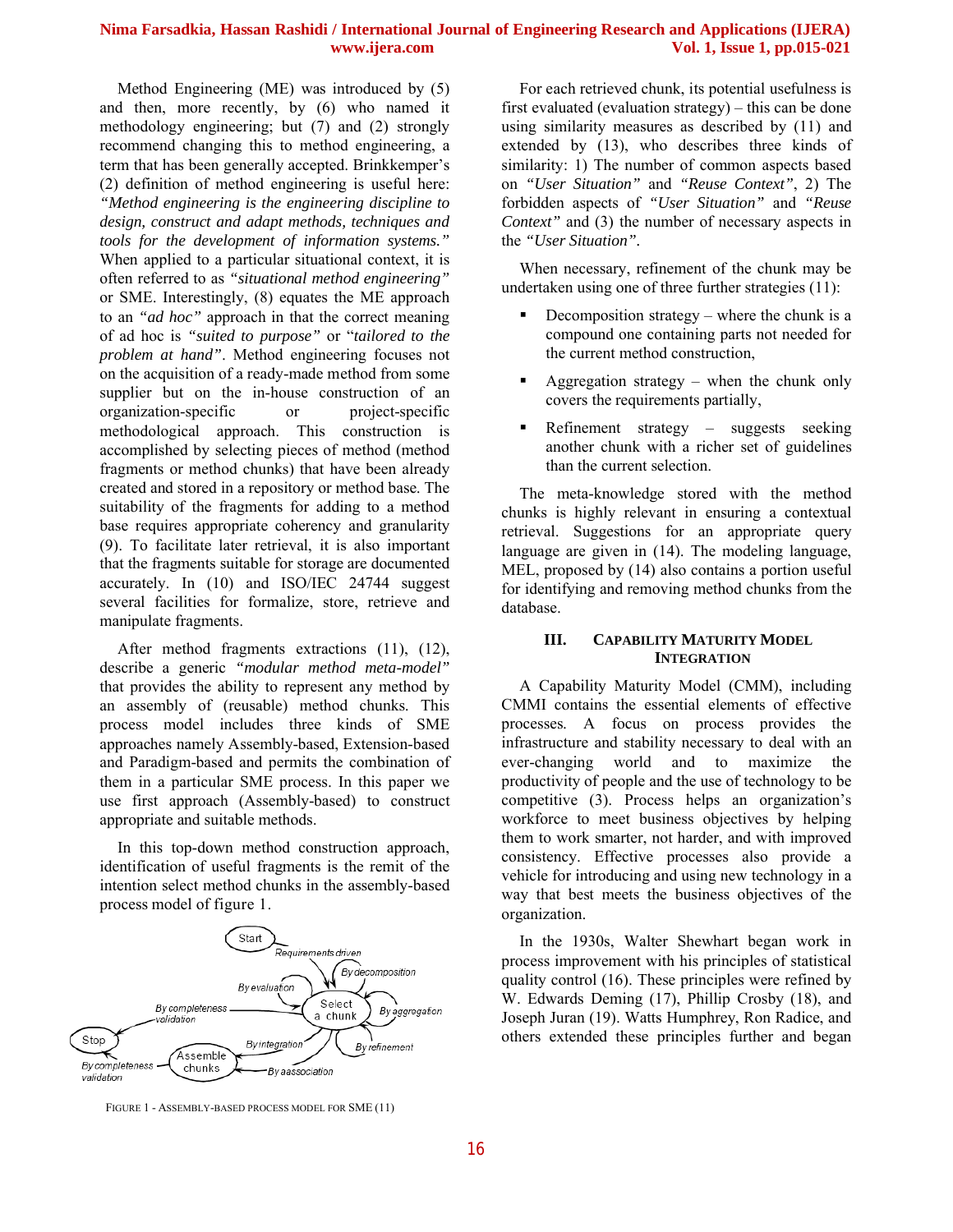applying them to software in their work at IBM and the SEI (20). Humphrey's book, Managing the Software Process, provides a description of the basic principles and concepts on which many of the Capability Maturity Models (CMMs) are based. CMMs focus on improving processes in an organization. They contain the essential elements of effective processes for one or more disciplines and describe an evolutionary improvement path from ad hoc, immature processes to disciplined, mature processes with improved quality and effectiveness.

Today, CMMI is an application of the principles introduced almost a century ago to this never-ending cycle of process improvement. The value of this process improvement approach has been confirmed over time. Organizations have experienced increased productivity and quality, improved cycle time, and more accurate and predictable schedules and budgets (21). In the CMM, five maturity levels are distinguished: 1) initial, in which capability is characteristic of individuals, not organizations or methods, 2) repeatable, in which project planning is stable and earlier success can be repeated, 3) defined,

TABLE 1- CAPABILITY MATURITY MODEL LEVEL AND PA'S

| Level<br><b>Focus</b>            |                                                                                                                                   | <b>Process Areas</b>                                                                                                                                                                                                                                                                                             | Result                    |  |
|----------------------------------|-----------------------------------------------------------------------------------------------------------------------------------|------------------------------------------------------------------------------------------------------------------------------------------------------------------------------------------------------------------------------------------------------------------------------------------------------------------|---------------------------|--|
| Optimizing                       | <b>Continuous</b><br>Organizational Innovation &<br>process<br>Deployment<br><b>Causal Analysis and Resolution</b><br>improvement |                                                                                                                                                                                                                                                                                                                  | Productivity<br>& Quality |  |
| Quantitatively<br><b>Managed</b> | <b>Quantitative</b><br>management                                                                                                 | Organizational Process Performance<br>Quantitative Project Management                                                                                                                                                                                                                                            |                           |  |
| Defined                          | Process<br>standardization                                                                                                        | <b>Requirements Development</b><br><b>Technical Solution</b><br>Product Integration<br>Verification<br>Validation<br>Organizational Process Focus<br>Organizational Process Definition<br>Organizational Training<br><b>Integrated Project Management</b><br>Risk Management<br>Decision Analysis and Resolution |                           |  |
| $\overline{a}$<br>Managed        | <b>Basic project</b><br>management                                                                                                | Requirements Management<br>Project Planning<br>Project Monitoring & Control<br>Supplier Agreement Management<br>Measurement and Analysis<br>Process & Product Quality Assurance<br><b>Configuration Management</b>                                                                                               |                           |  |
| Initial                          | <b>Competent people and heroics</b>                                                                                               |                                                                                                                                                                                                                                                                                                                  |                           |  |

in which project teams tailor a method to their own project-specific method, 4) managed, in which information system engineering projects are quantifiable and predictable, and 5) optimizing, which can be summarized as continuously improving. Also CMMI-dev contains 22 process areas. Of those process areas, 16 are core process areas, 1 is a shared process area, and 5 are development specific process areas.

#### **IV. SOLUTION: METHOD ENGINEERING**

In (22) CMMI breaks in to work breakdown structure (WBS) with three levels: 1) policies 2) Procedures 3) Work products.

#### *A. Dual effects and interaction between MCs*

We would assume this structure and its elements are as resources that when a chunk is selected from method base consume necessary capabilities from CMMI's WBS. This method cause that with selecting any chunks we can measure total method (ology) maturity (by coverage of more WBS elements) and detect conflicts of chunks that have negate affects in a once element.

Consuming of capability derived:

1) There are relationships between any chunks and CMMI's WBS elements.

2) If two chunks race to affect in one element and theirs affects negate others, may be cause an exclusion situation. For example: existence of chunk1 mandatory a special work product of CMMI's WBS actualizes and then in other whence with existence of chunk2 same work product make forbidden.

| F                 | D | о | R               | М |   |
|-------------------|---|---|-----------------|---|---|
| <b>Critical</b>   |   |   |                 |   | м |
| <b>Region</b>     |   |   |                 |   | R |
|                   |   |   |                 |   | о |
|                   |   |   | <b>Critical</b> |   | D |
|                   |   |   | <b>Region</b>   |   | F |
| $M =$ mandatory   |   |   |                 |   |   |
| $R =$ recommended |   |   |                 |   |   |
| $O =$ optional    |   |   |                 |   |   |
| $D =$ discouraged |   |   |                 |   |   |
| $F =$ forbidden   |   |   |                 |   |   |

TABLE 2- POSSIBLE PAIR AFFECT OF TWO CHUNKS WITHIN A ELEMENT.

**TABLE 2** show 5 probable states of pair effects of two method chunks with a critical region (CMMI's WBS element).

When cause mutual exclusion by negate effect of method chunks some solutions discussed:

 Abort a chunk that has a low suitability and replace with another.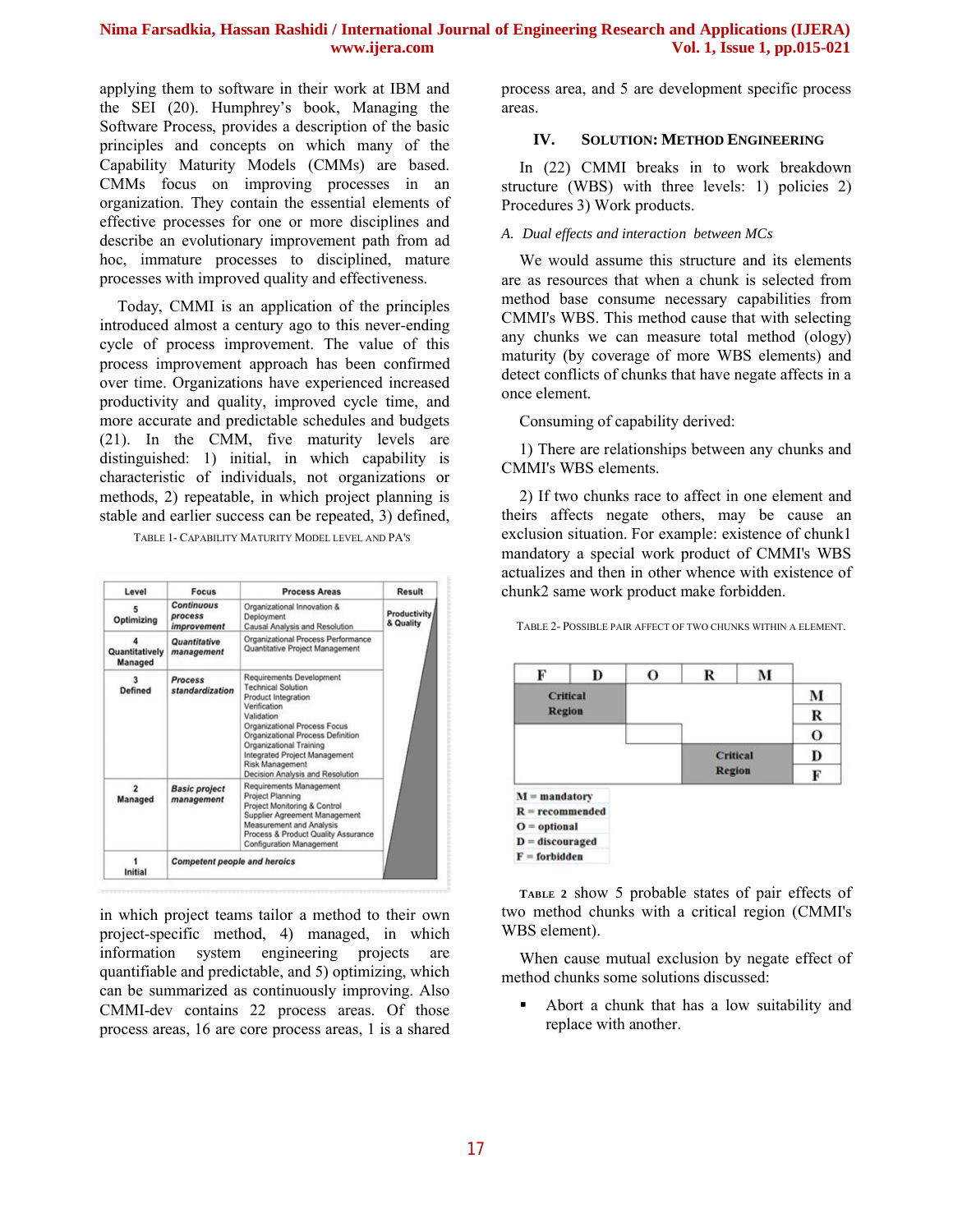- If second chunk exclude any others, replace that with another.
- If by iteration of prior solutions cannot find suitable way, method architecture or situation must changed and reviewed.

#### *B. Partial and external impacts of MCs on the overall method maturity level*

We may find a solution that hasn't any conflicts, but cannot be sure the total quality of result method archived. Because may some necessary key process areas in CMMI model doesn't covered, and choosing of chunks and analyze and prevent of mutual exclusion between them doesn't guaranty coverage of important aspects of method quality that was hidden in CMMI practices and it's WBS. To aim that our result method cover best practices of reference model must declare and use a similarity measure in assembling process to direct this process to best choices. We propose use Cosines similarity measure between two models (n-dimensional equivalent vector of reference model and like vector of constructing model). Using of this measure help us to improve method construction's direction. In some case we didn't need to absolutely obtain to reference model scale, but just enough our method similar and in direct of reference model, because usually reference model to reach out schedule and budget will be.

Cosines similarity measure defines as:

similarity = 
$$
\cos(\theta) = \frac{A \cdot B}{\|A\| \|B\|} = \frac{\sum_{i=1}^{n} A_i \times B_i}{\sqrt{\sum_{i=1}^{n} (A_i)^2} \times \sqrt{\sum_{i=1}^{n} (B_i)^2}}
$$

A, B is n-dimensional vectors of two models. Each element of any vector represents total degree of specific effects of chunks choosing in CMMI's WBS items. For example assume the first element of CMMI's WBS refers to *"Lists of Criteria for Distinguishing Requirements Providers"* work product and we have 4 suitable chunks for a place in our method architecture, The chunk will be selected to lowest angle with reference model (best practices or suitable standards), so we have a two-objective optimization problem: 1) Lowest conflicts between pair chunks 2) Lowest angle between customized CMMI's WBS equivalent vector and like vector for under construction method.

By design a decision tree and its overall traversals; the above optimization issue in small scale projects can be solved. Tree structure is well-defined and easy usage structure and any traversal path from the root to the leaves is a possible solution of the issue. We must compute two numbers for any traversal path: 1) number of solvable or soft<sup>1</sup> conflicts (if insoluble or crisp<sup>2</sup> conflicts exist then path would ignore) between selected chunks on CMMI's WBS's elements, 2) angle between path solution and expected reference model.

The path would select that these numbers are to its least. If project scale is small and desired situations and method architecture is simple, the size of the tree design can be controlled but if situations are some complex and/or method architecture is not well defined may these numbers have mutuality. In the worst case, none of the parameters have not significant advantage against another to be selected; in this case it is better: 1) Method architecture be reviewed 2) Opposite situations are identified and then chunks are select 3) method repository be considered and must new chunks will be made.

May none of these proposals does not resolve the parameters contrasts; In this case we are dealing with a combinatorial issue and can solve it with a wellknown optimization algorithm. In simple case, with weighting or outranking these parameters we can convert them to ones and then solve problem simply.

### **V. EXAMPLE**

To illustrate our proposal, we have selected method chunks that deal with information system (IS) security. Five chunks of RE methods designed for analyzing Information System security were identified (23)(30): 1) NFR Framework (23), 2) KAOS (24), 3) Secure Tropos (25), 4) GBRAM (26), and 5) Misuse Cases (27). The comparison of these methods is presented in (28)(30). Within this example, the given project is described by:

- the great influence on the whole organization;
- the need for ensuring the greater progress;
- the organization does not have the experts in this field and does not plan to employ them;
- the need for a better explanation of method chunks and their application.

<sup>1</sup> Conflicts between Mandatory or forbidden levels with another level.

<sup>2</sup> Conflicts between Mandatory and forbidden levels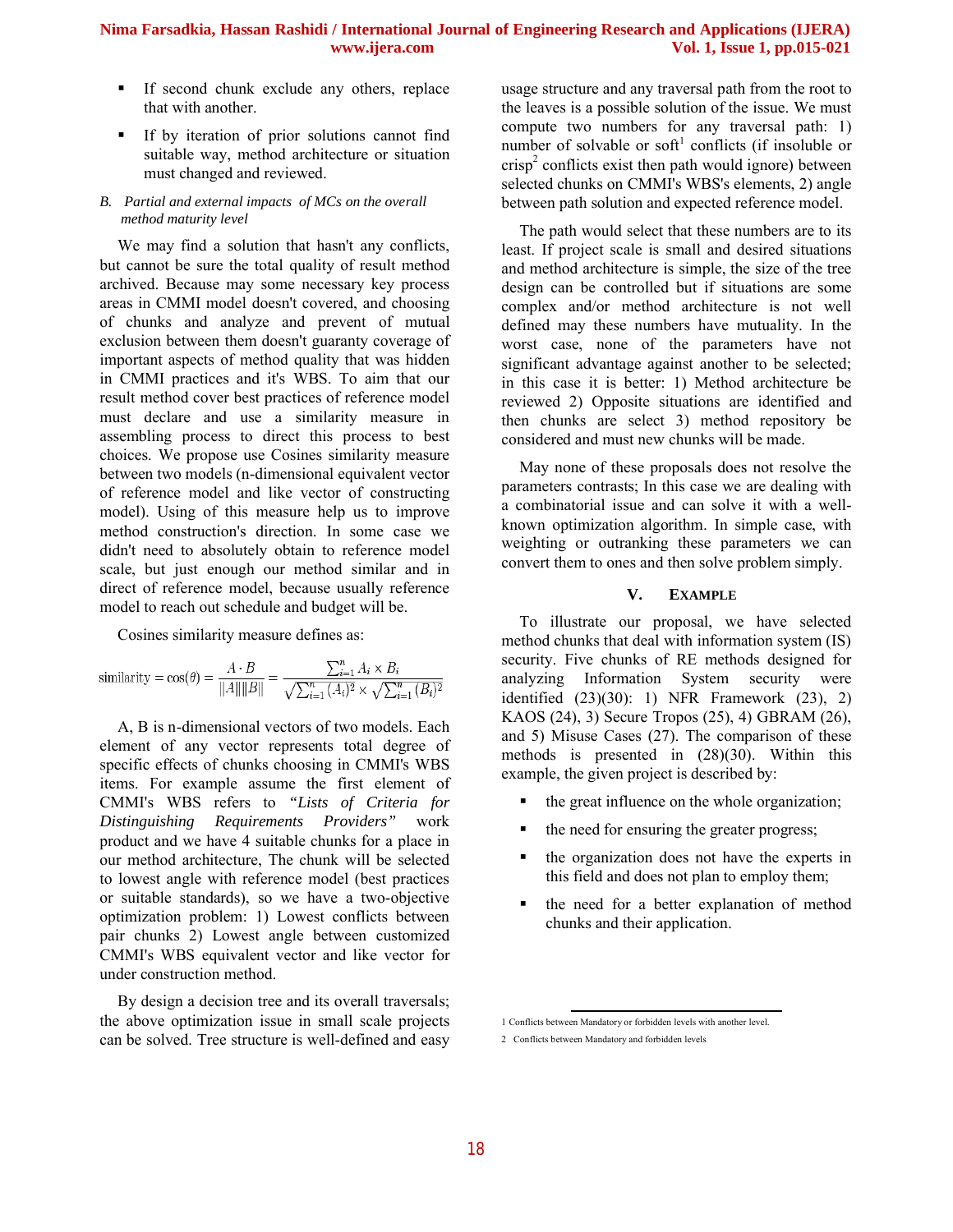The method engineer has chosen three project characteristics and has described the method chunks according to methods properties. Thus, these methods chunks are compared according to six criteria, which concern two groups: project characteristics and proper method characteristics. The first group includes impact, level of innovation, and expertise.

| TABLE 3-IS SECURITY CHUNKS EVALUATION (23) |  |  |
|--------------------------------------------|--|--|
|                                            |  |  |

| Criteria                     | <b>NFR</b><br>Framework | <b>KAOS</b>                                                  | Secure<br><b>Tropos</b> | <b>GBRAM</b>                         | Misuse<br>Cases |  |  |
|------------------------------|-------------------------|--------------------------------------------------------------|-------------------------|--------------------------------------|-----------------|--|--|
| Project Characteristics      |                         |                                                              |                         |                                      |                 |  |  |
| Impact                       | high                    | low                                                          | high                    | low                                  | normal          |  |  |
| Level of<br>innovation       | high                    | high                                                         | low                     | high                                 | high            |  |  |
| Expertise                    | normal                  | high                                                         | high                    | normal                               | low             |  |  |
| Method Chunk Characteristics |                         |                                                              |                         |                                      |                 |  |  |
| Guidance                     | predefined<br>taxonomy  | reuse of<br>generic<br>refinement<br>patterns,<br>heuristics | No<br>guidance          | documents<br>analysis.<br>heuristics | guidelines      |  |  |
| Approach                     | explanatory             | exploratory                                                  | systemic                | Not<br>applicable                    | explanatory     |  |  |
| Formalism                    | semi-formal             | formal                                                       | formal                  | informal                             | informal        |  |  |

The second group comprises guidance, approach, and formalism. Depending on project description, the method engineer has defined the following preferences rules for these criteria:

- Impact on organization: maximum;
- **Level of innovation: maximum;**
- Required expertise: minimum;
- Guidance: a predefined taxonomy is better than heuristics, which is better than a simple guidelines;
- Approach: a systemic approach is better than exploratory, which is better than explanatory.
- **Formalism:** a formal approach is better than semi-formal one, which is better than informal one.

The summary of chunks evaluation is presented in Table 3 (23) .

Now, suppose that in this system we need to cover maintenance property in our architecture, so another chunk in this area must be select. In (29) define three chunks and their comparisons in several concepts: 1) MaSE, 2) Prometheus, and 3) Tropos. Only the chunk that extract from Prometheus Method is support maintenance property. So if because of the need systematically approach we select Tropos chunk, by existence this chunk we didn't cover maintenance feature. Also if we need a chunk to produce guidance for project existence of this chunk avoid that.



FIGURE 2- THE TREE STRUCTURE TO DECISION MAKING

For second criterion, we design a tree that in first order, security chunk must select and so on maintenance chunk will select, assume that the abovementioned reference model have preferences rules.

As shown in Figure 2, for any leaf we compute a number that show cosine similarity measure. You see that select a sequence of (GBRAM, Prometheus) or (GBRAM, Tropos) has more similarity with CMMI reference model. But because Tropos has a hard conflict with maintenance feature, second solution will be ignored.

#### **VI. CONCLUSION**

We have proposed an adaptation of the existing select and assembly processes with the introduction of MC techniques. The two approaches (exclusion analyze and using CMMI reference model) may be combined within the same method engineering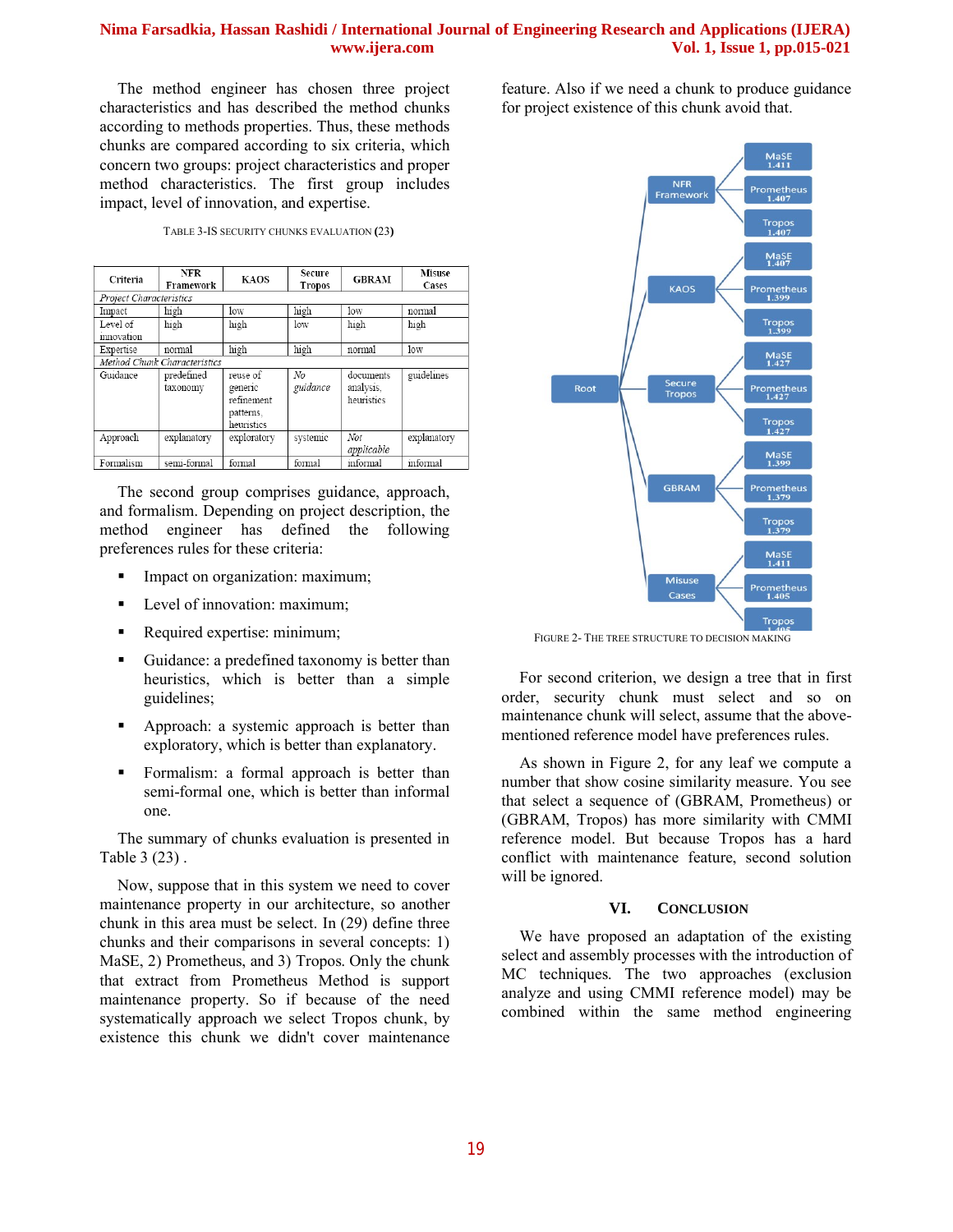process as it will offer a more complete guidance to select chunks.

Our objective is twofold. Firstly, we offer the possibility to the method engineer to qualify the method chunks by their correspondence with projects and to choose between similar chunks by an application of MC techniques and exclusion analyze. Secondly, we propose to characterize the project in well-defined structure and analyze effects of chunk select compared with a virtual reference model (VRM). This VRM is not a practical model but a set of rules and standards is based on the CMMI to improve their selection. This typology allows to identify all their critical aspects and to weight them.

#### **REFERENCES**

1. Avison D., Fitzgerald G.,. *Information Systems Development: Methodologies, Techniques and Tools.* Third Edition. s.l. : McGraw-Hill Education, 2003.

2. *Method Engineering: Engineering of Information Systems Development Methods and Tools.* Brinkkemper, S. s.l. : Information and Software Technology, 1996, pp. 275-280.

3. SEI. *CMMI® for Development, Version 1.3.* s.l. : SEI, 2010.

4. *Process Construction and Customization.* Henderson-Sellers, Serour, McBride, Gonzalez, Dagher. s.l. : Journal of Universal Computer Science, 2004, Vol. 10, pp. 326-358.

5. *A software development model for method engineering,.*  Bergstra, J., Jonkers, H. and Obbink,. North-Holland : Elsevier Science Publishers, 1985.

6. *Methodology Engineering: a Proposal for Situation Specific Methodology Construction.* Kumar, K. and Welke, R.J.,. s.l.: John Wiley & Sons, 1992. Challenges and Strategies for Research in Systems Development. pp. 257-269.

7. *A method engineering approach to information systems development.* van Slooten, K. and Brinkkemper, S.,. North-Holland : Elsevier Science Publishers, 1993. IFIP WG8.1.

8. *Process diversity and a computing old wives'/husbands' tale,.*  Glass, R.L.,. s.l. : IEEE Software, 2000.

9. *On the feasibility of situational method engineering.* ter Hofstede, A.H.M. and T.F. Verhoef,. s.l. : Information Systems., 1997, Vol. 22, pp. 401-422.

10. *OLMS – An Object Library Management Support System.*  Freeman, C., Henderson-Sellers, B. Sydney : Prentice Hall, 1991, pp. 175-180.

11. *An Assembly Process Model for Method Engineering.*  Rolland., J. Ralyte and C. s.l. : Proc. of CAiSE'2001, 2001. Vol. 2068, pp. 267–283.

Within our example, we showed the utility of application of MC techniques.

In near future, our research perspectives include:

- Improve the guidance;
- Using several optimization algorithms to find best solution;
- Improve the typology presented in this paper in order to take into account other critical characteristics considered in CMMI;
- Extend the MC techniques application to the field of System Engineering based on MC techniques chunks using CMMI approach.

12. *Guiding the construction ot textual the use case specification.*  Rolland C, Ben achour. s.l. : Data and knowlege Engineeing Journal., 1998, pp. 125-160.

13. *Adapting Analysis and Design to Software Context.* Mirbel, I., De Rivieres, V. Proceedings of the 8th International Conference on Object-Oriented Information Systems (OOIS'02),. pp. 223- 228.

14. *A Proposal for Context-Specific Method Engineering.*  Rolland, C., Prakash, N. Atlanta, USA, : Chapman & Hall, 1996. Proceedings of IFIP TC8, WG8.1/8.2 Working Conference on Method Engineering,. pp. 191-208. In Method Engineering. Principles of Method Construction and Tool Support.

15. *A Method Engineering Language for the Description of Systems Development Methods (Extended Abstract).*  Brinkkemper, S., Saeki, M., Harmsen, F. Berlin : Springer-Verlag, 2001. Advanced Information Systems Engineering 13th International Conference, CAiSE 2001. pp. 473-476.

16. Shewhart, W. *Economic Control of Quality of Manufactured Product.* New York : Van Nostrand, 1931.

17. Deming, W. Edwards. *Out of the Crisis.* Cambridge, MA : MIT Press, 1986.

18. Crosby, Philip B. *Quality Is Free: The Art of Making Quality Certain.* New York : McGraw-Hill, 1979.

19. Juran, Joseph M. *Juran on Planning for Quality.* New York : Macmillan, 1989.

20. Humphrey, Watts S. *Managing the Software Process.* Boston : Addison-Wesley, 1989.

21. Gibson, Diane L., Goldenson, Dennis R. and & Kost, Keith. *Performance Results of CMMI-Based Process Improvement (CMU/SEI-2006-TR-004, ADA454687).* Pittsburgh : Software Engineering Institute, Carnegie Mellon University, 2006.

22. F.Rico, david. Software process Improvement Using. [Online] http://davidfrico.com/s-cmmi-wbs.pdf.